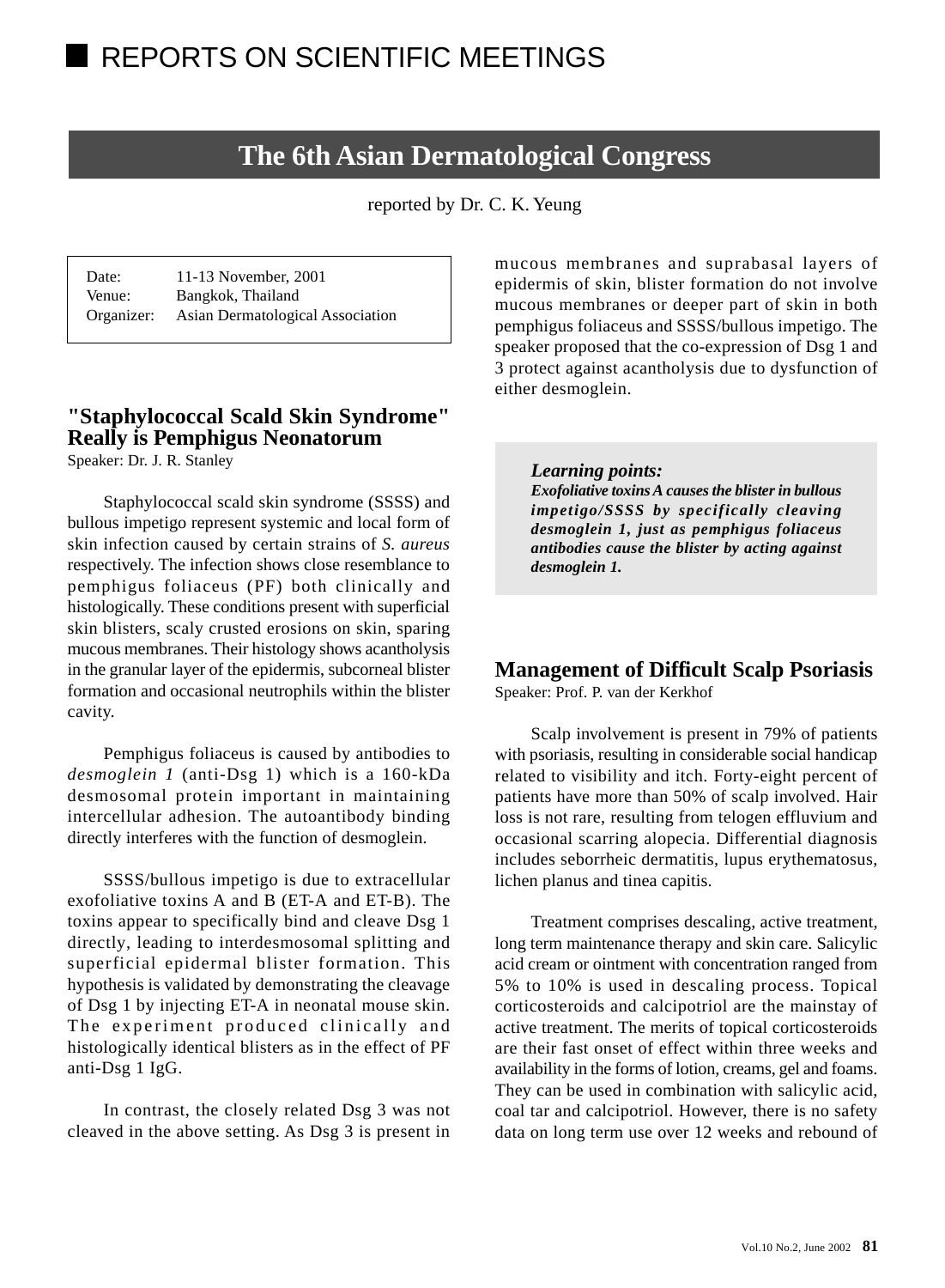scalp psoriasis may occur after cessation of treatment. Less potent topical corticosteroids are not recommended.

Calcipotriol lotion is effective and well-tolerated as monotherapy, except irritation to face and scalp. Combination of calcipotriol and corticosteroid may enhance efficacy and reduce mutual potential sideeffect. Irritation by calcipotriol is reduced by corticosteroid and skin atrophy due to corticosteroid is reduced by calcipotriol. Other active treatments include coal tar, dithranol and imidazoles/antifungals. Coal tar is particularly useful in relieving itch.

The speaker suggested combined use of calcipotriol lotion on week-days and superpotent corticosteroid on weekend as long term maintenance treatment. Tar containing shampoo is suggested for general skin care. Systemic treatments including cyclosporin and methotrexate may be needed in recalcitrant cases.

*Learning points: After descaling as the first step, the combination of corticosteroid-calcipotriol is safe and effective in management of scalp psoriasis.*

# **Chronic Urticaria 2002: Aetiology and Rational Approach to Therapy**

reported by Dr. W. K. Tang

Date: 24 January, 2002 Venue: Island Shangri-La Hotel, Hong Kong Speaker: Prof. M. Greaves Organizer: HKSDV, The Hong Kong Institute of Allergy, and Dept. of Medicine, HKU; Joint Scientific Meeting

Chronic urticaria is defined as urticaria persists for more than six weeks. It is a heterogeneous group of disease consisting of several different subtypes.

# **Immuopathology**

Dermal mast cells play a key role in the pathogenesis of chronic idiopathic urticaria (CIU). This cell is characterized by the expression of high affinity IgE receptor, FcεR1, and the presence of granules containing histamine and other cytokines. Activated mast cells release histamine, which along with eicosanoids and tryptase cause wheal, pruritus and axon reflex flare. Dermal mast cells also secrete other mediators including TNF-α, eotaxin, RANTES and increase expression of endothelial adhesion molecules for late-phase reaction of CIU.

The cause of dermal mast cell activation is still unknown, but recent work showed that anti-FcεR1 autoantibody could be found in 25-50% of patients who are labeled as CIU and responsible for dermal mast cells activation in the disease.

# **Diagnosis**

Autoimmune CIU could be screened by the autologous serum skin testing. Rat basophil leukaemia cell line transfected with genes encoding for the  $\alpha$ - and γ1 and γ2 chains of Fc $\epsilon$ R1 which expressing functional receptor proteins, is a useful alternative as a confirmatory test. Immunoblotting and ELISA tests were not reliable in making the diagnosis.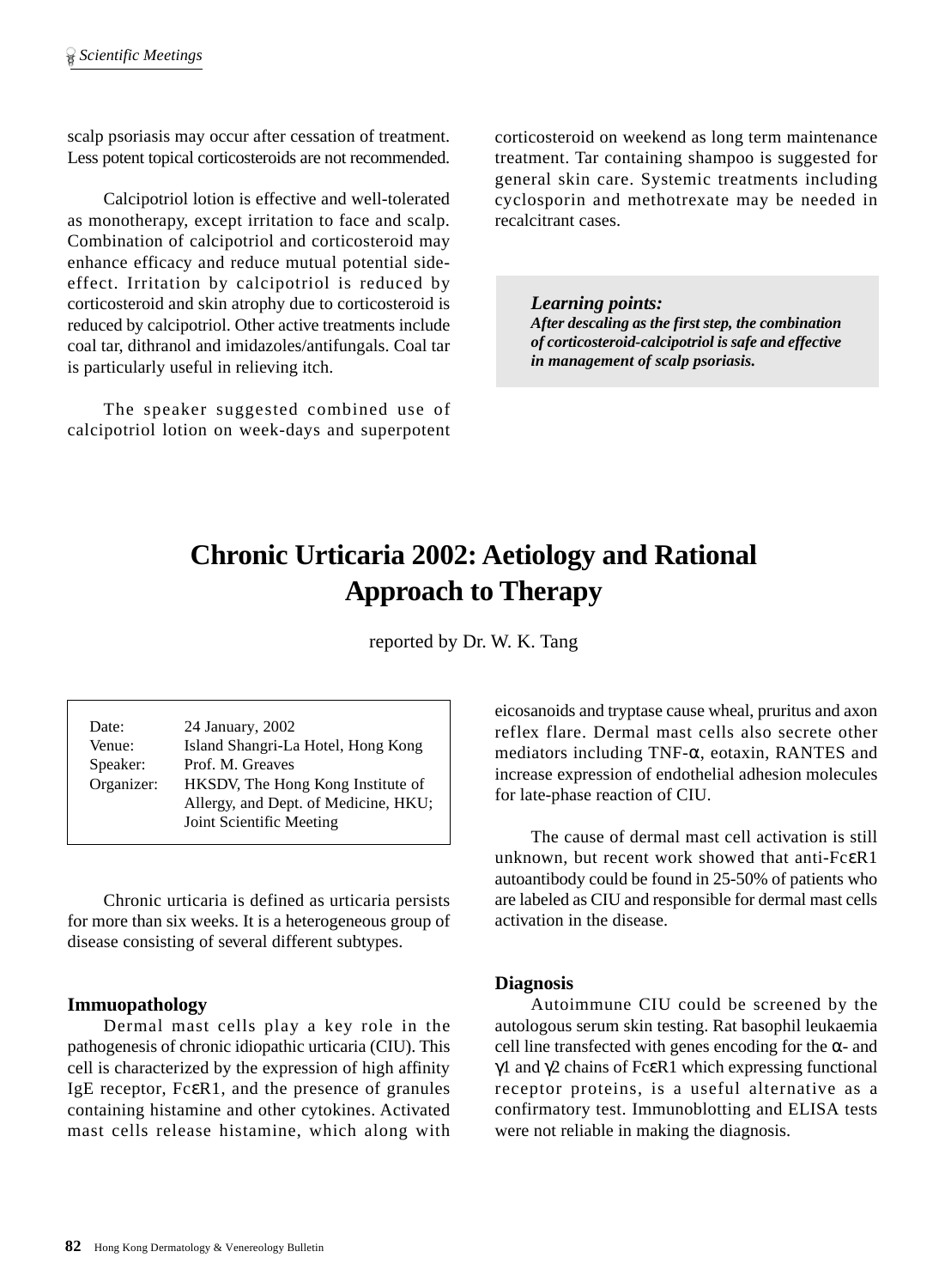The speaker stressed that making the diagnosis of autoimmune CIU was important, as unnecessary investigation could be avoided and immunotherapy with cyclosporine, IVIG or even plasmapheresis might be considered for severe cases.

### **Treatment**

Avoidance of precipitating factors such as NSAID should be explained to the patients. The speaker's experience showed that topical steroid was ineffective in the treatment of CIU, whereas the use of systemic steroid is controversial. For most patients, CIU could be controlled by low sedation antihistamine e.g. loratidine (10 mg daily). Some patients with severe nocturnal pruritus might need a second supra-normal dose of nightime loratidine or adding a sedative antihistamine e.g. hydroxyzine (25 mg) at night. However, impairment of cognitive function of the patient in the next morning should be aware of in both cases. Some authorities would like to add H2 antihistamine e.g. ranitidine (150 mg twice a day), to the above regime in managing difficult cases.

Nevertheless, despite most patients respond well to the second generation antihistamines, their quality of life had not been shown to be significantly improved in recent studies. Thus, new generation of antihistamine was looked into.

#### **Desloratidine**

Desloratidine, a third generation antihistamine, is an active metabolite of loratidine. It has at least 10 times greater H1 receptor binding affinity than its predecessor. It also has the advantage of two to three times more potent, more rapid onset of action and longer half-life than loratidine. It was also found to have non-H1 receptor dependent anti-inflammatory action, by decreasing the vascular adhesion molecule expression; down-regulating chemokines (e.g. eotaxins) & RANTES; and stabilizing mast cells.

A recent multicentre double blind placebocontrolled trial demonstrated that it was better than placebo to relieve symptoms and signs of CIU in 190 patients, without the cost of unwanted side effects like sedation or cardiovascular complications. The drug was well tolerated and did not have alcohol potentiation.

Since its metabolism does not rely on cytochrome P450, so there should be no drug interaction between desloratidine and macrolides or imidazoles compounds. The speaker pointed out that the non-H1 receptor dependent anti-inflammatory properties in vitro might only be achieved clinically when desloratidine was used above the licensed dose. Hence, the significance of this added properties in clinical dosage remained to be proven. More importantly, the quality of life study in CIU patients using desloratidine is still lacking. Further data in comparing desloratidine with its parent compound loratidine and other antihistamines will help positioning its new role in the treatment of CIU.

#### *Learning points:*

*Desloratidine appears to be a promising antihistamine in this millennium, as evident by its high potency, rapid onset of action and good safety profile. However, more data is needed to define its role in the treatment of CIU.*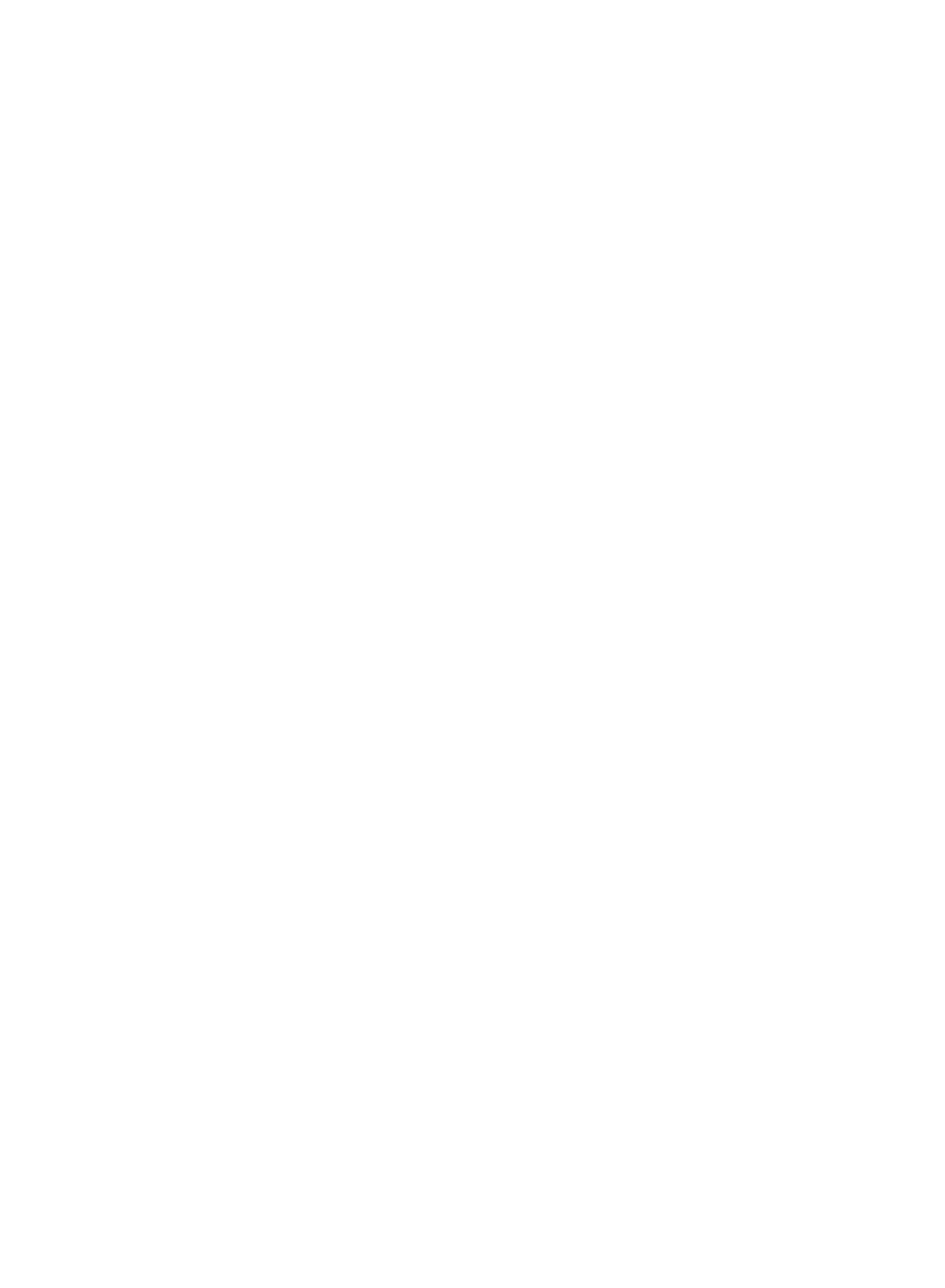# **60th Annual Meeting of the American Academy of Dermatology**

# reported by Dr. Y. P. Fung

Date: 22-27 February, 2002 Venue: New Orleans, USA Organizer: American Academy of Dermatology

# **The Path of Dermatology**

Speaker: Dr. K. Wolff

Clinical dermatology is now a vibrant branch of medicine experiencing growth of unparalleled magnitude. But, never before has dermatology also given in to developments that may endanger its evolution. Dermatologists now practice at a time when there is an explosion of biomedical advances that held great promise in treating skin conditions: chemoprevention, restoration of normal skin structure, designer therapies such as engineering antibodies and anti-sense technology, stem cell technology for autoimmune disease, and vaccination for melanoma. While these innovations are great for patient care, they also present challenging side effects for dermatologists. While beneficial, they make treatment strategies highly complicated and demanding, requiring not only advanced expertise but advanced technical and hospital resources. Furthermore, these innovations also make the treatment of skin diseases wide open to a number of other specialties, not just dermatology.

General physicians will be able to treat competently conditions such as psoriasis, atopic dermatitis, fungal infections, and bacterial infections. The more complicated autoimmune diseases will go to physicians, immunologists and rheumatologists, while haematologists will treat cutaneous lymphoma and surgeons and oncologists will do procedures for melanoma. 'Will office-based dermatologists be willing and/or permitted or have the chance to employ treatments and procedures created by dermatoscience?'

Other specialties are already trying to regulate the type of treatments dermatologists can perform, and government agencies are enacting regulations that diminish the quality of care to dermatology patients. Academic settings are increasingly aggressive in denying dermatologists the right to deal with advanced disease, relegating many dermatologists in USA to the small field of primary tumour detection.

'Equally as bad is the danger that comes from within our own ranks', the speaker said. 'Lifestyle medicine is in because many of these procedures can generate a lot of money'. He warned about the dangers of chasing the newest fad or fashion.

'What can we do in response as dermatologist?' The speaker believed that we should take active steps to base dermatology professionalism on scientific credibility and knowledge of disease mechanisms and treatment. We should strive for excellence in the specialty and strengthen the role of dermatologists as 'skin physicians or skinternist'. We should take measures to curb the encroachment of dermatology from the outside and erosion from the inside. We should convince peers, the public and those in the political arena of the professionalism of dermatology. We should fight back for access to inpatient facilities. We should attract the best and brightest minds to the specialties and seize scientific opportunities. We should make dermatology the spearhead of quality of life medicine based on science and focused on the pure prevention of disease. We should look for allies in other medical disciplines. We should increase the visibility of dermatology as the leader of a movement which appreciates the greater value of life and health as something more than just being alive.

Lastly the speaker warned that 'if we are not needed for severe disease, we are not needed at all'. He assured that things can be different. In Austria, dermatologists perform not only the screening and diagnosis but dermatologic surgery and other advanced dermatologic procedures. Most of the treatments of advanced melanoma are done in dermatology centers. Why is this so? 'Because we have fought for it. This is how it should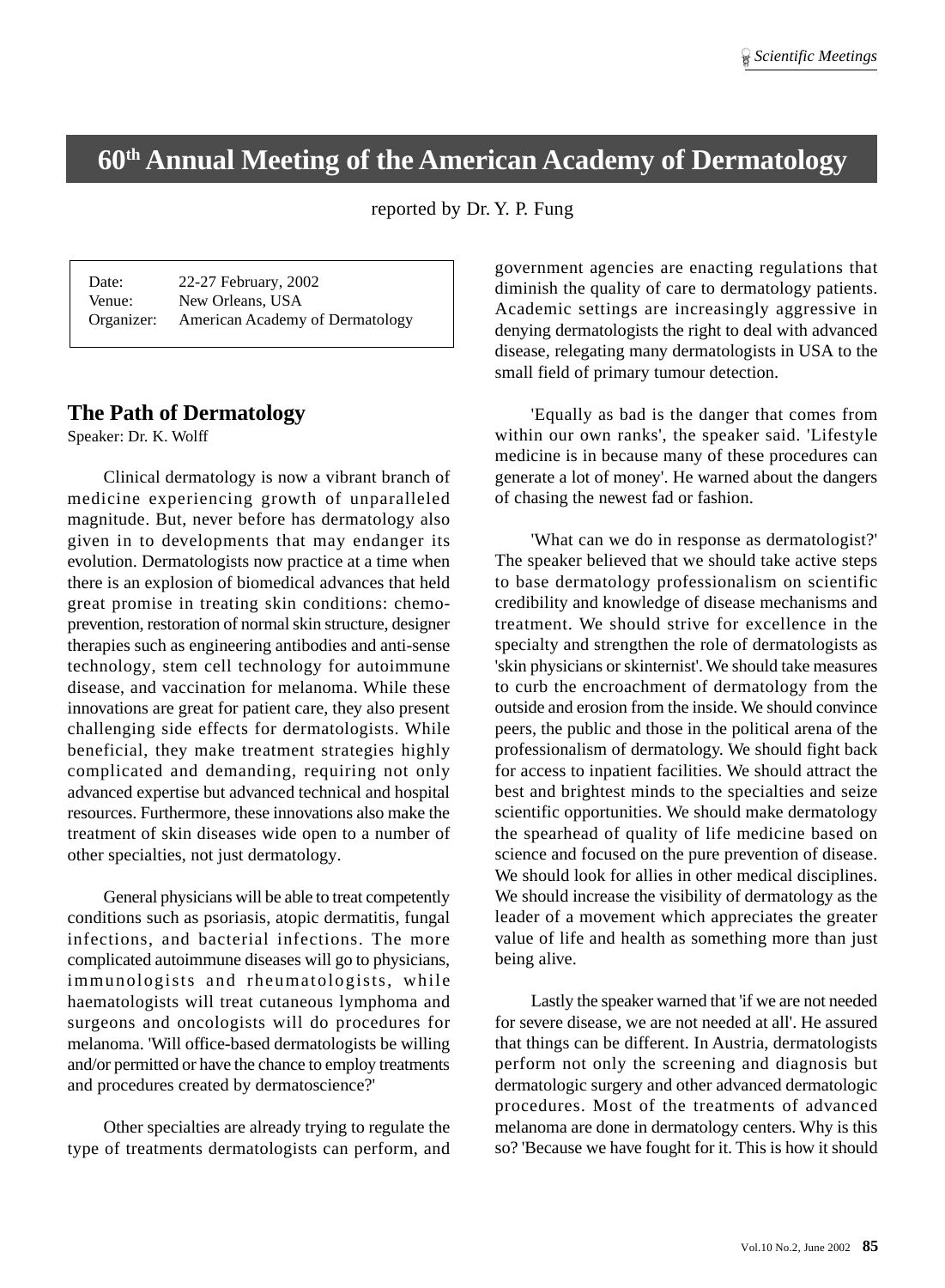be done, by those who are experts in dermatobiology', the speaker asserted.

*Learning points:*

*Dermatologists should convince the public of their professionalism, fight back for access to inpatient facilities and take measures to curb the encroachment of the specialty from the outside and erosion from the inside.*

# **Lasers and Light Sources for Diagnostics**

Speaker: Dr. R. R. Anderson

Compared with almost any other medical specialty, dermatologists rarely use sophisticated imaging devices, such as MRI, CT or ultrasound. However, there is a strong need for 'bedside' imaging as an extension of our unaided visual examination in certain clinical settings.

Wood's light, a UVA source which excites visible fluorescence, has been used for a century to assess pigmented lesions and erythrasma. Dermal pigmented lesions tend to be less apparent under Wood's light, while epidermal lesions are enhanced. Erythrasma infection causes coral-red fluorescence. Similarly, the severity of skin colonization with P. acnes bacteria can be assessed in acne patients by noting pink fluorescence under Wood's light. More recently, epiluminescence microscopy (ELM) was developed to assist diagnosis of melanoma and its precursors. In this technique, oil is placed between a moderate-power hand lens and the skin, to suppress the 'glare' of reflected light from the skin surface. ELM offers a much better view of epidermal, junctional and superficial dermal pigmentation. Polarized light examination has been recently introduced, which blocks 'glare' by eliminating all single-scattered photons reflected from the skin. These simple bedside imaging tools are fore-runners of a much greater opportunity for optical diagnostics in dermatology.

On the near horizon, there are two bedside microscopes that allow rapid in-vivo 'sections' of skin to be viewed. These are confocal microscopy (CM) and optical coherence tomography (OCT). Infrared CM is a high-resolution, video speed technique for imaging the epidermis, papillary dermis, and upper reticular dermis in vivo. In CM, light is focused into the skin and scanned within a thin focal plane. Reflected light is gathered and passed through a pinhole which is in conjugate focal plane with the focused light inside the skin. This rejects reflected light from above and below the focal plane, resulting in an image of a 'section' of tissue. The images are taken in a horizontal plane, with about 4 µm thickness and 1 µm lateral resolution. These resolutions are almost identical to conventional light microscopy biopsies. Melanin acts as a natural contrast agent, such that pigmented lesions including melanoma can be seen well. However, 'stains' have not been developed. CM of human skin is a tool for research and potential clinical uses including tumour margin detection, dermatophyte diagnosis, differentiation of contact from irritant dermatitis, response to therapy of inflammatory dermatoses, and potentially any process affecting the epidermis and upper dermis. Sensitivity and specificity as a clinical diagnostic tool have not yet been determined. A commercial instrument is available for in vivo research and fresh tissue specimen imaging.

Optical coherence tomography (OCT) is a somewhat lower-resolution but deeper microscopy compared with CM. OCT uses the property of coherence from lasers and laser-like sources, in an interferometer which detects the pathlength of photons reflected from within the tissue, by interference of the reflected light with a reference pathlength arm. Unlike CM, the technology is easily adapted to fiber optics. Therefore OCT has been pushed forward recently for imaging atherosclerotic plaques and esophageal cancers in vivo. OCT provides rapid, vertical 'sections' in skin up to approximately 2 mm deep, with resolution of about 10 µm. This resolution is between that of CM and grosser techniques such as ultrasound. In general, individual skin cells cannot be seen by OCT, but the technique is promising for low-power viewing of vertical sections. Epidermis, dense infiltrates, tumours, blood vessels, hair follicles, eccrine ducts, sebaceous glands, and perhaps sense organs in the skin can be seen. OCT has not yet been investigated for clinical utility in dermatology, and is not yet commercially available for dermatology. Doppler-shifted signals due to scattering from circulating blood cells have been incorporated in a doppler version of OCT which can both image and measure blood flow in dermal vessels. The birefringence of type I collagen can be probed by either OCT or CM, which may be useful for diagnosis of 'collagen-vascular' diseases, atrophic or hypertrophic lesions of the dermis and depth of skin burns.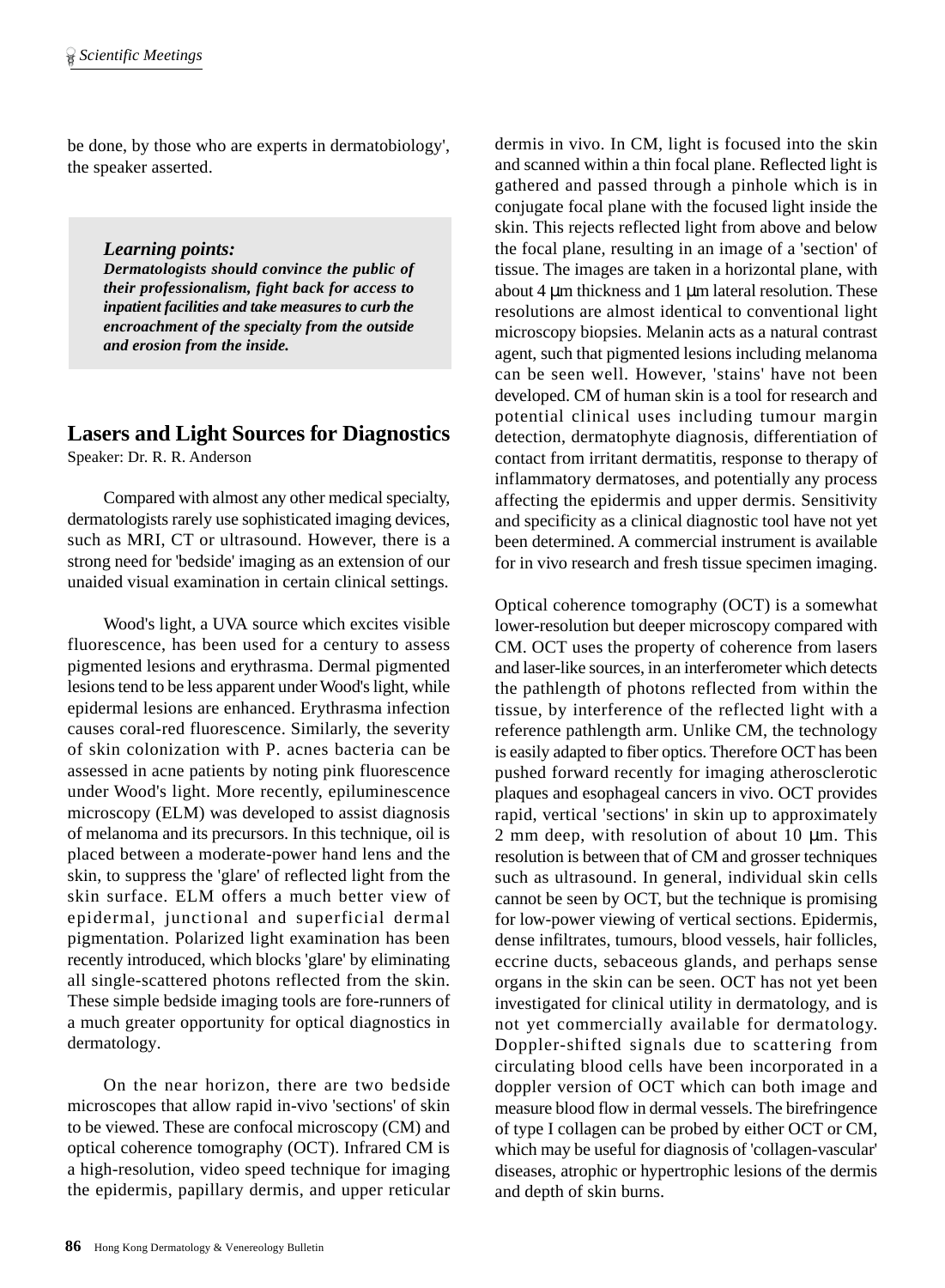Multi-photon fluorescence microscopy (MPFM) offers high-resolution fluorescence microscopic imaging of skin. Unlike OCT or infrared CM, MPFM can detect specific molecular species based on their excitation and emission of fluorescent light. A femtosecond-domain ( $fs=10^{-15}$  seconds) infrared laser is focused into the skin, creating extreme intensity at the focal region. At extreme intensity, more than one photon can be absorbed simultaneously by molecules, which typically have ultraviolet absorption (the energy of two or three near-infrared photons is about equal to the energy of a single ultraviolet photon). This includes most aromatic molecules in the skin, some of which are fluorescent. By capturing the fluorescence emission while scanning the femtosecond laser focus within the skin, a 'section' of fluorescent emission from within the tissue is obtained. MPFM has the striking disadvantage of requiring high-technology lasers compared with CM and OCT, but this is likely to change rapidly as femtosecond laser technology advances. MPFM has the striking advantage of being the only technique for highresolution fluorescence microscopy well within a block of tissue. The depth of imaging includes epidermis, papillary and upper reticular dermis. NADH (a mitochondrial cell constituent) and elastin are particularly well seen. If the wavelength of the femtosecond laser is tuned, different fluorescent molecules are excited, such that one can potentially 'tune' what structures, cells, or fluorescent probes are imaged. There are no examples yet of human skin imaging in vivo with MPFM.

Gross imaging of the whole body or of skin lesions is likely to experience a hey-day in the near future, because of readily available, high-quality digital imaging and computer technology. Digital imaging cameras in the visible, ultraviolet and infrared spectrum have significant potential for diagnosis and monitoring of skin diseases. One might think of this as extending human vision to regions, which we cannot see, and of providing detailed colour analysis beyond the capacity of our three-color detectors (cones) in the retina. The capability to rapidly perform mathematical operations on images obtained in nearly real-time has been demonstrated, and preliminarily applied to the problem of melanoma and skin tumour detection. Multi-spectral imaging is a generic term describing image detection at more than one wavelength in combination with algorithms for image processing and display. This technique has been used for decades in aerospace, geoscience, agricultural, and military applications, but

rarely for medicine despite obvious potential applications.

#### *Learning points:*

*Confocal microscopy, optical coherence tomography and multi-photon fluorescence microscopy have the potentials to be developed as bedside microscopes, allowing rapid in-vivo 'sections' of skin to be viewed in the future.*

# **Papillomavirus-Like Particle Vaccines: To Protect Against HPV Infection and Other Conditions**

Speaker: Dr. D. R. Lowy

Cervical cancer is the second commonest cancer affecting women worldwide. In much of the developing world, it is the commonest cancer for women. An estimated 10 million women in USA are infected with the human papillomavirus (HPV), and nearly all cases of cervical cancer are attributable to HPV infection.

Advances in the understanding of HPV came in the 1970s and 1980s, when it was recognized that there are more than 100 types of the virus. Cervical cancer was found to be caused by a specific subset called HPV type 16. In the past decade, evidence has shown that HPV infection is involved in development of other cancers including cancers affecting the oral cavity, larynx, vulva and penis. Recent research has shown HPV infection may be related to development of certain skin cancers.

Due to the incidence of cervical cancer worldwide, much of the research has focused on this area. Cervical cancer only occurs after many years of HPV infection, but most of the infections are self-limited and only a subset of women goes on to develop invasive cancer. In the development of a potential vaccination, the goal is to affect both the benign outcomes as well as the malignant ones.

Vaccine safety is of primary concern but HPV contains oncogenes and therefore poses a theoretical risk to patients if a flawed or attenuated vaccine is used. So a subunit vaccine might be most appropriate, noting that the challenge has been how to induce high levels of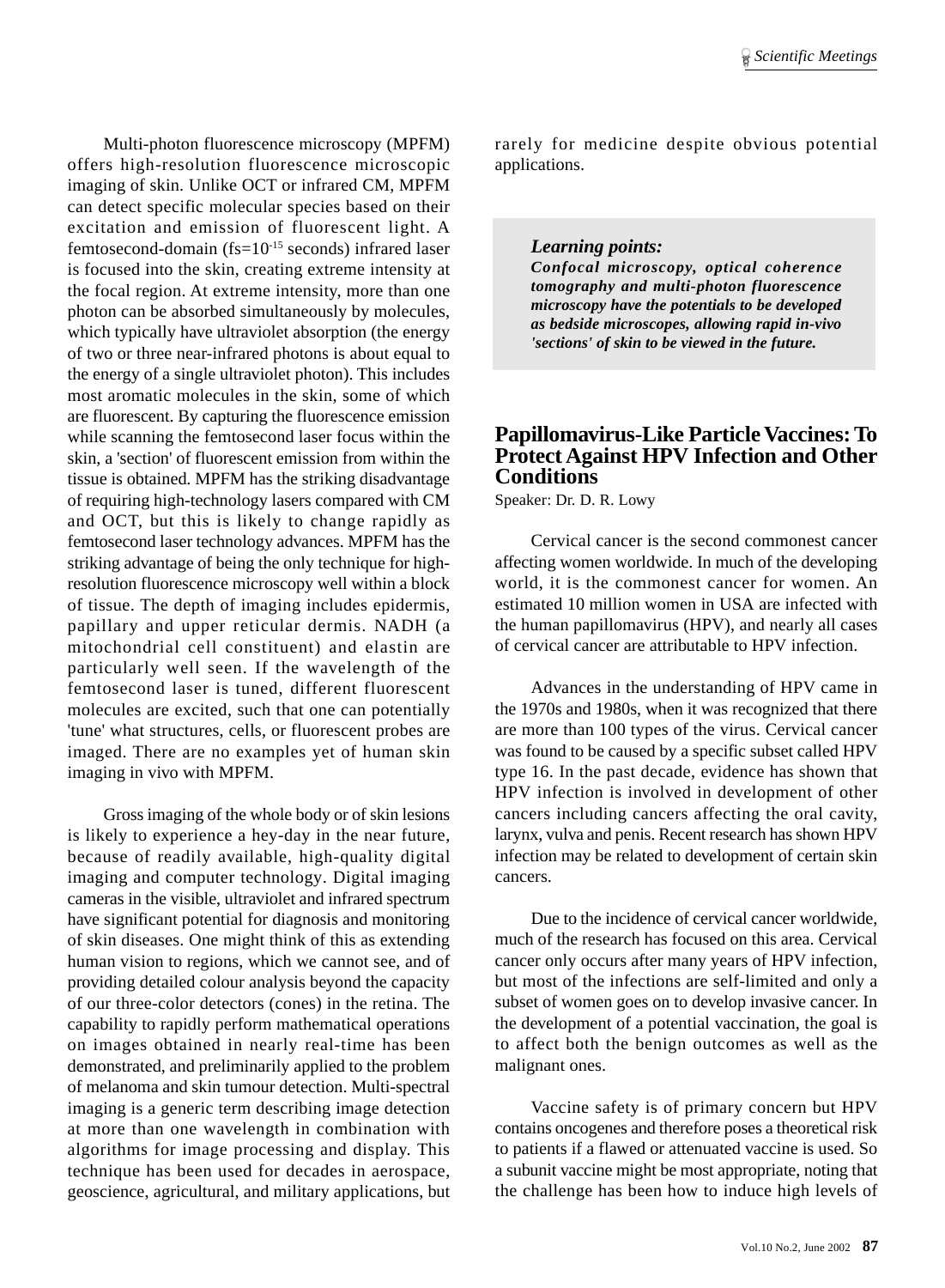neutralizing antibodies. Early research had shown that if one of the HPV structural proteins L1 was expressed, the virus would self assemble when expressed in insect cells to form virus-like particles. These virus-like particles are comprised of numerous elements of L1 and they look very similar to the infectious virus. Thus when immunized with the virus-like particles, the same protein is expressed as in natural infection.

The L1 virus-like particles are highly immunogenic as they contain the main utilization epitopes of the virus. Neutralizing antibodies bind to the virus particles and prevent infection from the particle undergoing its infectious process when it tries to enter a cell. Using virus-like particle vaccines to treat animal papillomavirus models had produced remarkably consistent results. Unfortunately, the protection seemed to be type-specific and implied that there would be no cross protection. Thus protection against HPV 16 would not protect against other HPV types unless a multiple vaccine was used. With the promising results in animals, researchers are now undertaking clinical trials using virus-like particle technology and have achieved similar results. Efficacy trials are also moving forward. One conclusion from the early phase trials is that systemic vaccination with the HPV 16 L1 virus-like particles induces consistent and durable antibody responses, about forty times higher than what is seen after natural HPV infection, which is a very robust reaction.

Assuming that a vaccine would be protective, the next question is how does one deal with the problem of type specificity? More than 55% of cervical cancers worldwide could be prevented with a HPV 16 only vaccine, adding HPV 18 might theoretically prevent more than 70%. But it is still not clear whether a vaccine composed of so many different HPV types would retain its high immunogenecity. Thus another current approach is to protect against multiple HPV types with L2 isotopes, which has been shown in animal studies to induce cross-reacting antibodies and offer cross protection against other isotypes. The problem, however, is that L2 isotopes are not particularly immunogenic. Thus the challenge is to try to increase immunogenecity.

The speaker concluded by discussing the potential of using papilloma virus-like particles to induce therapeutic autoantibodies. Two challenges remain. The first is to determine the role of HPV in non-melanoma skin cancer and also possibly in other cancers (there is

tantalizing evidence that oesophageal cancer may be related to HPV infection). Secondly, from the clinical point of view, it is important to develop effective therapeutic vaccines against established HPV infection, which is theoretically achievable.

*Learning points:*

*Papillomavirus virus-like particles can be used as vehicles to induce active therapeutic antibodies with possible application in the treatment of cutaneous and non-cutaneous diseases.*

# **Treatment of Psoriasis with Lasers**

Speaker: Dr. C. C Dierickx

Lasers have been used for treatment of psoriasis over the last couple of years. Abrasion with the  $CO<sub>2</sub>$  and erbium lasers has been attempted and conflicting results have been reported. On the other hand, vascular lasers have been used with good results.

Whatever the etiology of psoriasis, it is clear that the superficial dermal vasculature is a primary orchestrator in the pathogenesis of the disease: psoriatic skin displays both morphologic alterations and increased vascularization. Vascular lasers can selectively remove the abnormal psoriatic vasculature and offer thereby a potential treatment modality. In general, 40% to 60% of subjects treated with the pulsed dye laser experience good to excellent results and up to 40% cleared in an average of two to five treatments.

UVB phototherapy is a well-established and effective treatment for psoriasis, typically requiring 25 or more treatments. A refinement to UVB phototherapy has been narrow-band 311 nm UVB phototherapy, which utilizes the most effective wavelengths of the UVB action spectrum (300 to 313 nm) for psoriasis. Narrowband UVB phototherapy has been shown to be a safe and effective treatment for psoriasis.

Recently, a 308 nm UVB excimer lasers has been developed to treat localized psoriasis. The output consists of monochromatic 308 nm light with a pulse width of 30 nanoseconds delivered through a flexible fiber optic hand piece. Nominal output was 109 mJ per pulse and the laser could be operated at up to 200 pulses per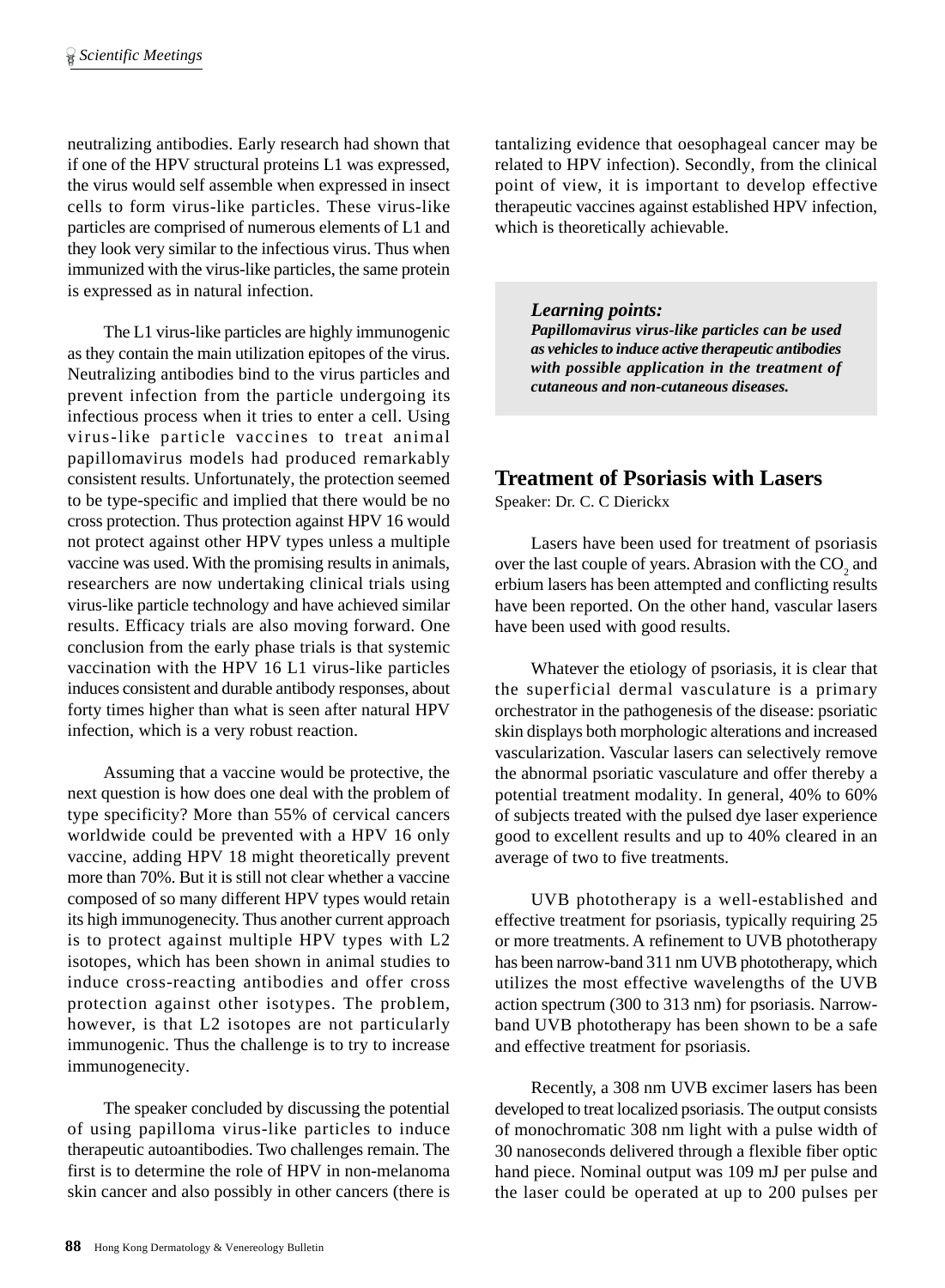second. The spot size of the ultraviolet light delivered to the patient is 3.2 cm<sup>2</sup>, delivering a nominal fluence of 3 mJ/cm2 /pulse.

A first report of a study using a 308 nm excimer laser showed promising results. Subsequently, in a first pilot study with the XTRAC excimer laser, ten patients with localized psoriasis were treated. By not treating uninvolved skin, considerably higher doses of UVB can be administered to the psoriatic plaques at a given treatment; doses as high as six time the minimal erythema dose (MED) for normal skin can be tolerated by the psoriasis plaque. Clearing of psoriasis using this laser occurred with as few as four treatments.

The efficacy of this laser was recently confirmed in a multi-center study. One hundred and twenty-four patients over four study centers were enrolled and 80 patients completed the entire protocol. Eighty-four percent of patients reached more than 75% improvement after no more than ten treatments and half reached more than 90% clearing after no more than ten treatments. Side effects included erythema, blistering and hyperpigmentation but were well tolerated.

UV laser treatment for localized psoriasis could have considerable advantages over other treatment modalities, including fewer treatments, increased convenience for the patients, lower cumulative doses resulting in a greater risk/benefit ratio.

#### *Learning points:*

*UV laser treatment for localized psoriasis could have considerable advantages over other treatment modalities, including fewer treatments, increased convenience for the patients and lower cumulative doses, resulting in a greater risk/ benefit ratio.*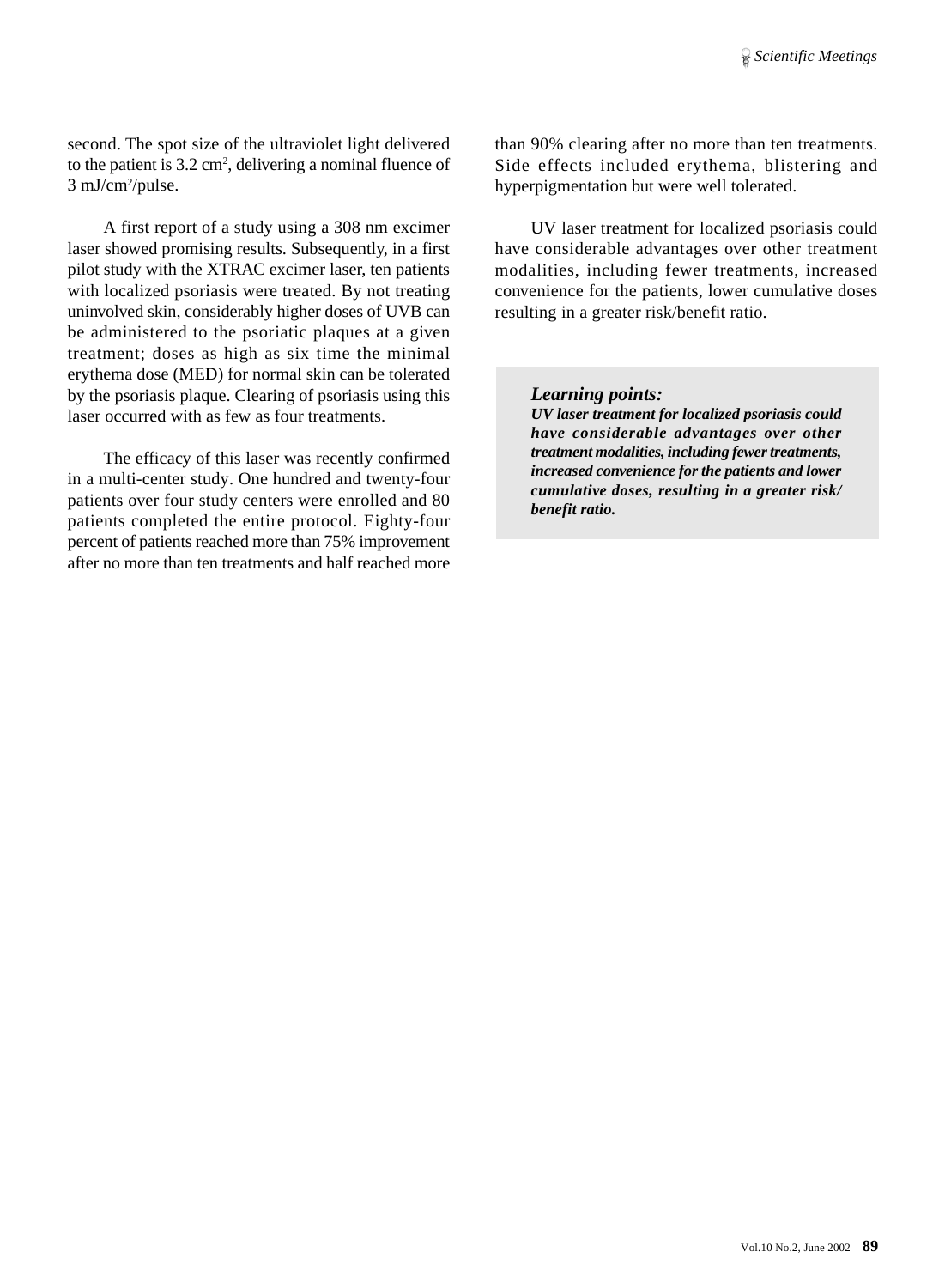# **"Photo Rejuvenation" of Sun-damaged Skin Using 2nd Generation Intense Pulsed Light**

reported by Dr. L. S. Ku

Organizer: HKSDV

Date: 26 February, 2002 Venue: Holiday Inn Golden Mile, Hong Kong Speaker: Prof. P. Bjerring

# **Introduction**

The options of rejuvenation include the use of cosmoceuticals, chemical peels, botulinum toxins, laser resurfacing and various dermal fillers. In 1999, there were 310,000 laser resurfacing procedures done in the United States. Carbon dioxide laser is one of the most popular method used for resurfacing. It removes the upper layers of the skin with subsequent formation of new epidermis and reticular dermis. Eighty percent of the patients withdrew because of side effects. New noninvasive skin rejuvenation using intense pulsed light (IPL) technique can reduce telangiectasia, superficial pigmentation and improve texture and feel of the skin. Wrinkle reduction without damage to the surface can be achieved.

#### **Intense pulsed light**

IPL, as different from laser, is polychromatic, noncoherent and defocused. This is a two-staged procedure. The first stage treats telangiectasia using 14-30ms pulse duration at 10-15J/cm2 . The second stage treats epidermal pigmentation with two 2.5ms pulses with a 10ms delay at 7-10J/cm2 . The anatomic targets are haemoglobin and melanin. The skin texture is improved with decrease in pore size and increase of collagen production. Ectatic vessels disappear during stage one treatment while fibroblasts are stimulated and procollagen production is increased during the second stage. Its effect on melanin entails removal of pigmented spots. Biochemical studies detecting the N-terminal of pro-collagen II has documented a genuine increase in collagen synthesis after IPL.

Hyperpigmentation due to sun damage, such as freckle, lentigines and melasma; uneven skin surface and large pore size can be treated with IPL. Patient selection should be based on the skin photo-type and the degree of actual pigmentation. Pre-treatment regimes include the use of alpha-hydroxylic acids, vitamin C and vitamin A cream for non-transparent or "thick and grey" epidermis as well as bleaching cream for dermal melasma. Hairy area should be shaved before treatment. The patient should be informed of the side effects like erythema, oedema and crusting. The necessity of multiple treatment sessions and the need of post treatment care should also be stressed.

#### **Treatment procedure**

The use of the right energy level is important and it should be within the therapeutic window as shown below.



Optical coupling gel should be used and the applicator should be applied without pressure. It is better to treat the least sensitive area first as the procedure is not totally pain free. An overlap of about 1 mm is desirable and do not treat the same area twice. If this is needed, let the skin rest a while before the second shot. Treat solar lentigines at an energy level that induces slight greying.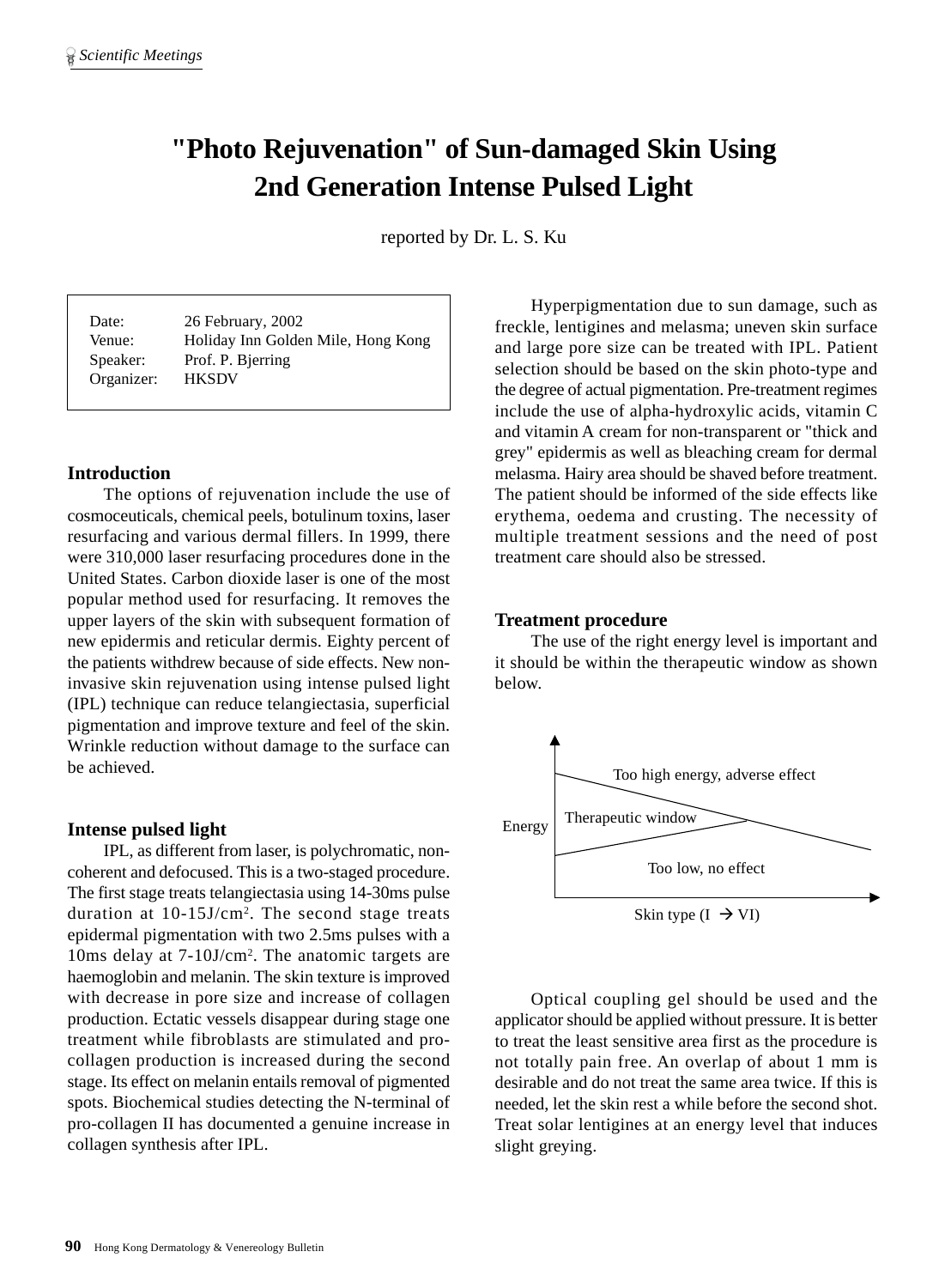# **Maximizing energy without increase in side effects**

It is necessary to decrease the energy level by 1-2 J/cm2 on thin skin and areas overlying bony prominence because reflection may increase the resultant energy delivered to the target tissue. The operator should aim at a transient change of skin color into pale blue for approximately half a second and slight dark grey for hyperpigmented areas. As the skin blood flow has to be normal, there should be no sun bathing 30 days before treatment and smoking should be stopped. Tretinoin cream or other irritants should not be applied on the face before the procedure.

# **Treatment tips and tricks**

When starting IPL treatment, the operator should know his/her position in the learning curve. Test shots, when necessary, should be performed. Proper patient selection is also important and patients with narrow therapeutic window should be counselled preoperatively with greater care. When treating pigmented lesions, one should make sure that they are benign. If the patient is sun-tanned, it is better to defer the procedure. Sun exposure should be limited and there should be no sun tan between treatment sessions. It is necessary to note that hair removal is a potential side effect. Skin cooling with ice pack after the procedure may alleviate some of the discomfort. Cosmetics can be applied right after treatment.

# **Contraindications**

Absolute contraindications include recent administration of topical or systemic steroid or nonsteroidal anti-inflammatory drugs. These medications may reduce the desired post-treatment inflammatory responses. Recent use of aspirin and smoking are relative contraindications.

# *Learning points*

*IPL offers the advantages of no disruption of the skin barrier, low risk of infection, low risk of pigmentary changes, no expensive pre- or posttreatment care and low risk of scarring.*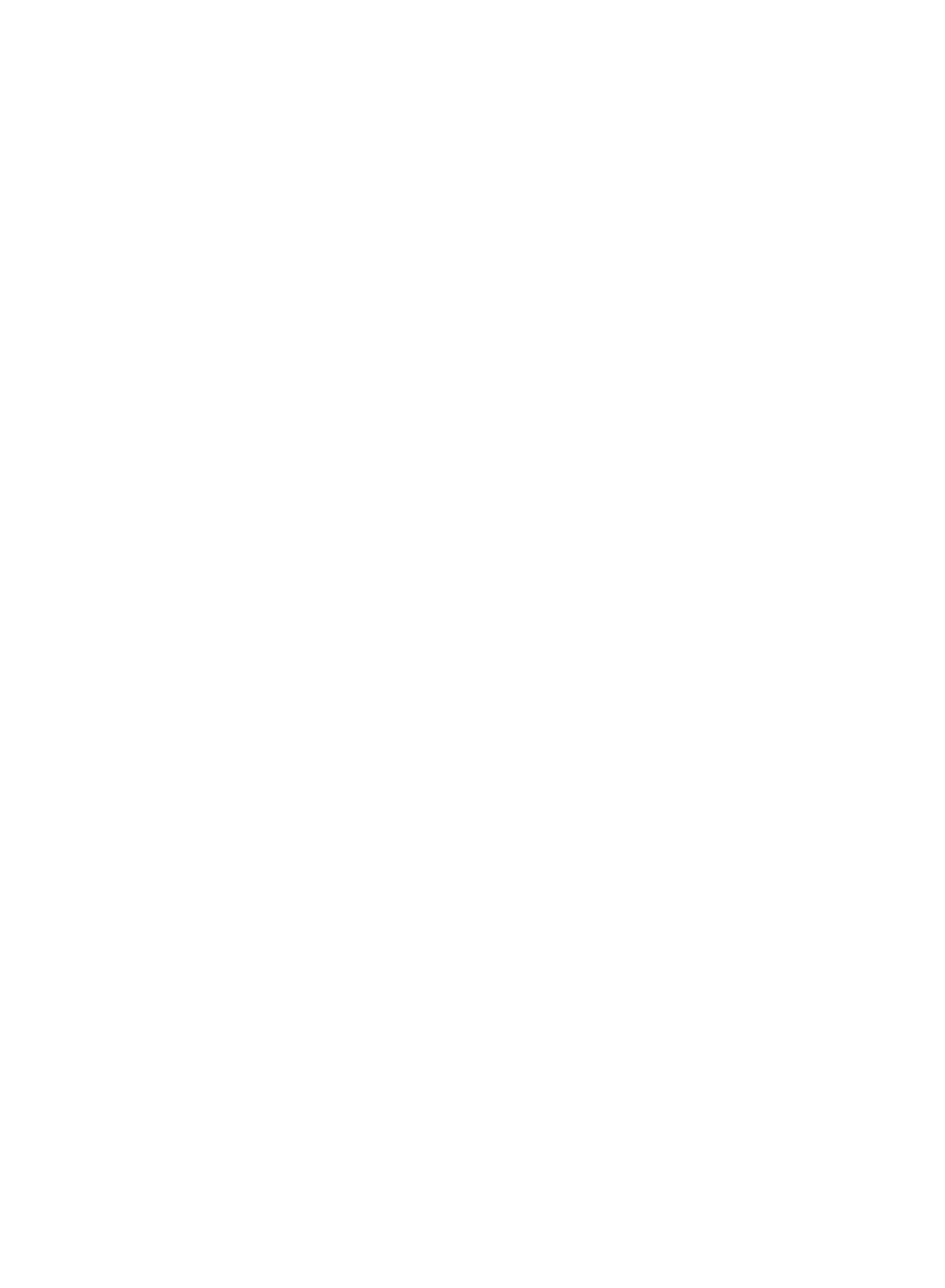# **Acne Revisited 2002: Global Acne Alliance and New Treatment Options**

reported by Dr. K. K. Ho

Organizer: HKSDV

Date: 19 March, 2002 Venue: JW Marriott Hotel Speaker: Prof. J. Wolf

# **Introduction**

In the beginning of this lecture, the speaker shared the consensus reached by international acne opinion leaders from Global Alliance to Improve Outcomes in Acne that was held in June 2001. The consensus was based upon the evidence-based studies and the input from various countries in order to achieve optimal outcome.

#### **Morbidity of acne**

 Acne is a common skin disease in every country. However, the social and psychological impact was usually underestimated when compared with other physical diseases because the negative social or psychological impact of acne was not accessed clinically. In a study that compared the quality of life scores between acne, asthma and epilepsy, acne caused much more emotional and social morbidity when compared with asthma and epilepsy, despite the fact that physical impact was the least in acne.

# **Pathophysiology**

The pathogenesis of acne vulgaris is multifactorial. The pathogenic factors include: (1) excessive sebum production secondary to androgen stimulation, (2) abnormal follicular keratinization leading to comedogenesis and resulting follicular plugging, (3) proliferation of Propionibacterium acnes, an anaerobic organism normally resident in the follicle, and (4) inflammation following chemotaxis and the release of various proinflammatory mediators. The primary lesion of acne vulgaris is microcomedone, which results from a combination of hyperproliferative keratinocytes and

sebum. Therefore, treatments should be targeting the underlying pathophysiology.

### **Mechanisms of different treatments**

Antibiotics have the advantages of killing the microorganisms and act as anti-inflammatory agents, but they play no role in treating microcomedone. Benzoyl peroxide is another agent that inhibit the growth of microorganisms. Hormonal therapy plays a significant role in reducing sebum production. Topical retinoids have the properties of being comedolytic and anti-inflammatory, whereas systemic retinoid are aiming at all the above four pathogenic factors.

#### **Topical retinoid**

 Topical retinoid have multiple anti-acne actions. They include: (1) clearing microcomedones, (2) clearing the mature comedones, (3) healing up inflammatory lesions, (4) returning of normal desquamation, (5) antiinflammatory action, (6) enhancing the penetration of other medications, and (7) using as maintenance therapy. Therefore, topical retinoid has effect on both inflammatory and non-inflammatory lesions.

The clearing effect on microcomedone by topical retinoids have been demonstrated in animal model, Rhino Mouse, and human by serial facial biopsy, as microcomedone cannot be assessed clinically.

#### **Combination therapy**

The improvement of acne is faster and superior in combination therapy than any single treatment alone. It is because they are aiming at different underlying pathophysiology. Topical retinoid containing combination therapy can also enhance the absorption of other medications. The speaker suggested that combination therapy should be used in both inflammatory and non-inflammatory lesions. He recommended discontinuation of antibiotics once the inflammatory lesion subsided in around two to four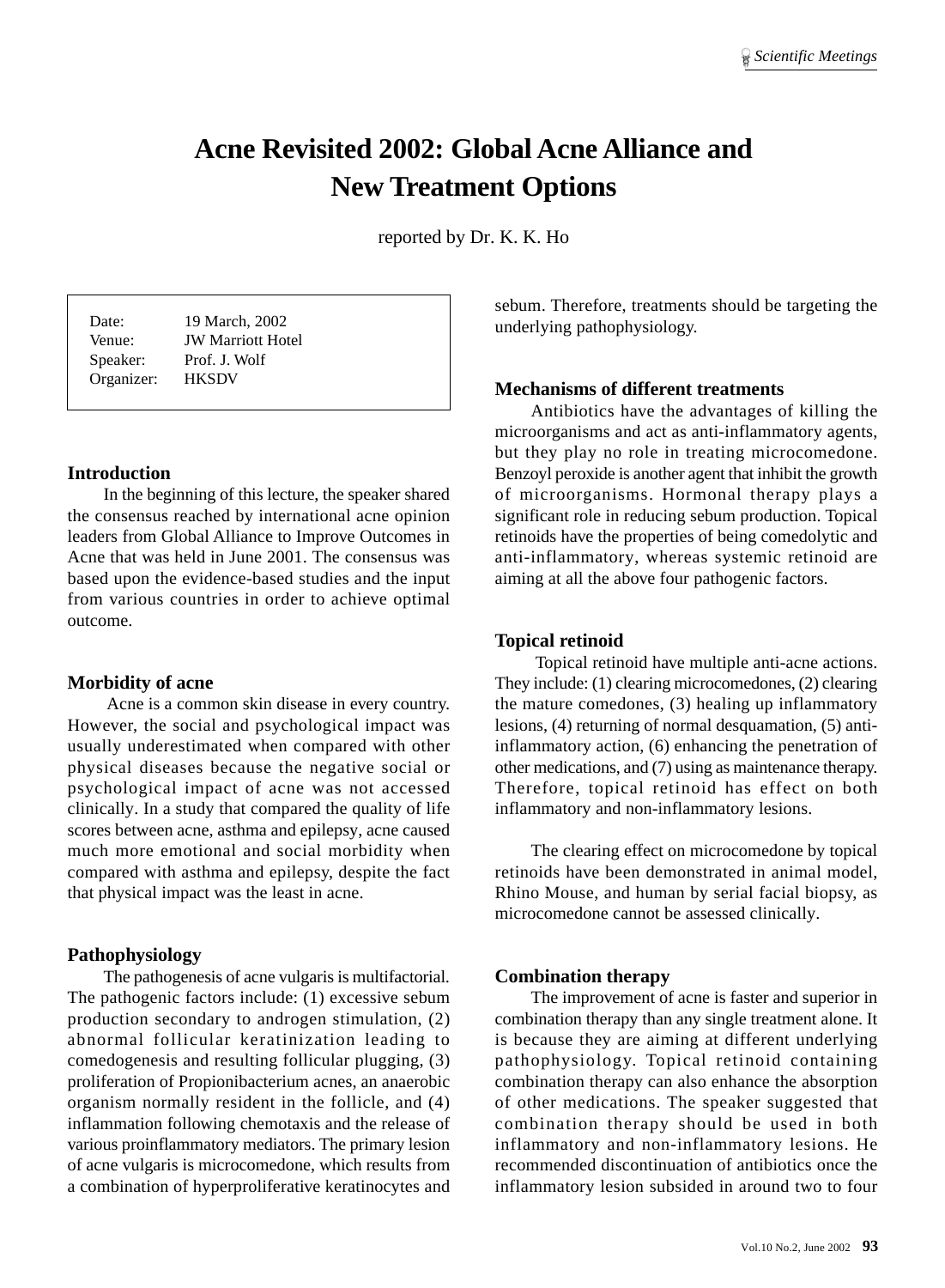weeks' time and maintenance of topical retinoid to clear microcomedone. The speaker stressed that the antibiotic resistance of Propionibacterium acnes increased from zero percent to 62% in western countries from 1976 to 1996 respectively.

# **Indications of systemic hormonal and retinoid therapy**

The indications of hormonal therapy are (1) ovarian or adrenal hyperandrogenism and (2) moderate to severe acne that does not respond to other treatments in patient with normal adrenal function.

The indications of systemic retinoid are (1) nodulocystic acne, (2) scarring resulting from uncontrolled acne, (3) moderate acne that is not responding to other treatment and (4) severe psychological distress resulting from acne. The usual dosage of systemic retinoid is 0.5 mg to 1.0 mg per kilogram body weight per day. The speaker recommended the treatment should switch to topical retinoid as maintenance once the cumulative dosages

of systemic retinoid reached 120 mg to 150 mg per kilogram of body weight in around four to six months time.

### **Adapalene**

Among different retinoids, adapalene is a newer synthetic generation, which is effective, well tolerated, compatible and stable. It has been proven to be as effective as tretinoin 0.025% gel and tretinoin 0.1% microsphere with earlier onset of action and better patient acceptance. Adapalene is compatible with benzoyl peroxide and stable in ultraviolet light.

#### *Learning points:*

*The clinical outcome of acne is faster and superior in combination therapy that aims at different pathogenic factors. Topical retinoid maintenance is an effective way to prevent microcomedone formation and hence its recurrence.*

# **Isotretinoin Use in Acne: Benefits and Risks**

reported by Dr. W. K Tang

| Date:            | 21 March, 2002                      |
|------------------|-------------------------------------|
| Venue:           | Sheraton Hong Kong Hotel, Hong Kong |
| Speaker:         | Dr. N. Simpson                      |
| Organizer: HKSDV |                                     |

# **Introduction**

Acne is a common skin problem with various degrees of severity and affects a wide range of ages. It was noted that there were more "elder" acne sufferers in U.K. Many of the sufferers were females at their 20s of age.

Systemic treatment with isotretinoin is used in the treatment of severe acne. However, the side effects of this drug are also well known. In this lecture the speaker shared his experience in using this drug with the audiences. The issue of mood change associated with isotretinoin was particularly addressed.

#### **Aims of acne management**

The aims of the treatment of acne are trying to prevent scarring, limit disease duration and reduce the psychological impact of acne on the patients.

#### **Response in acne treatment**

Systemic isotretinoin usually is very effective in patients with severe to moderate acne. For those minor cases such as few spots or with slightly greasy skin, the effect of isotretinoin is usually of short-term and relapse is common once treatment has been stopped.